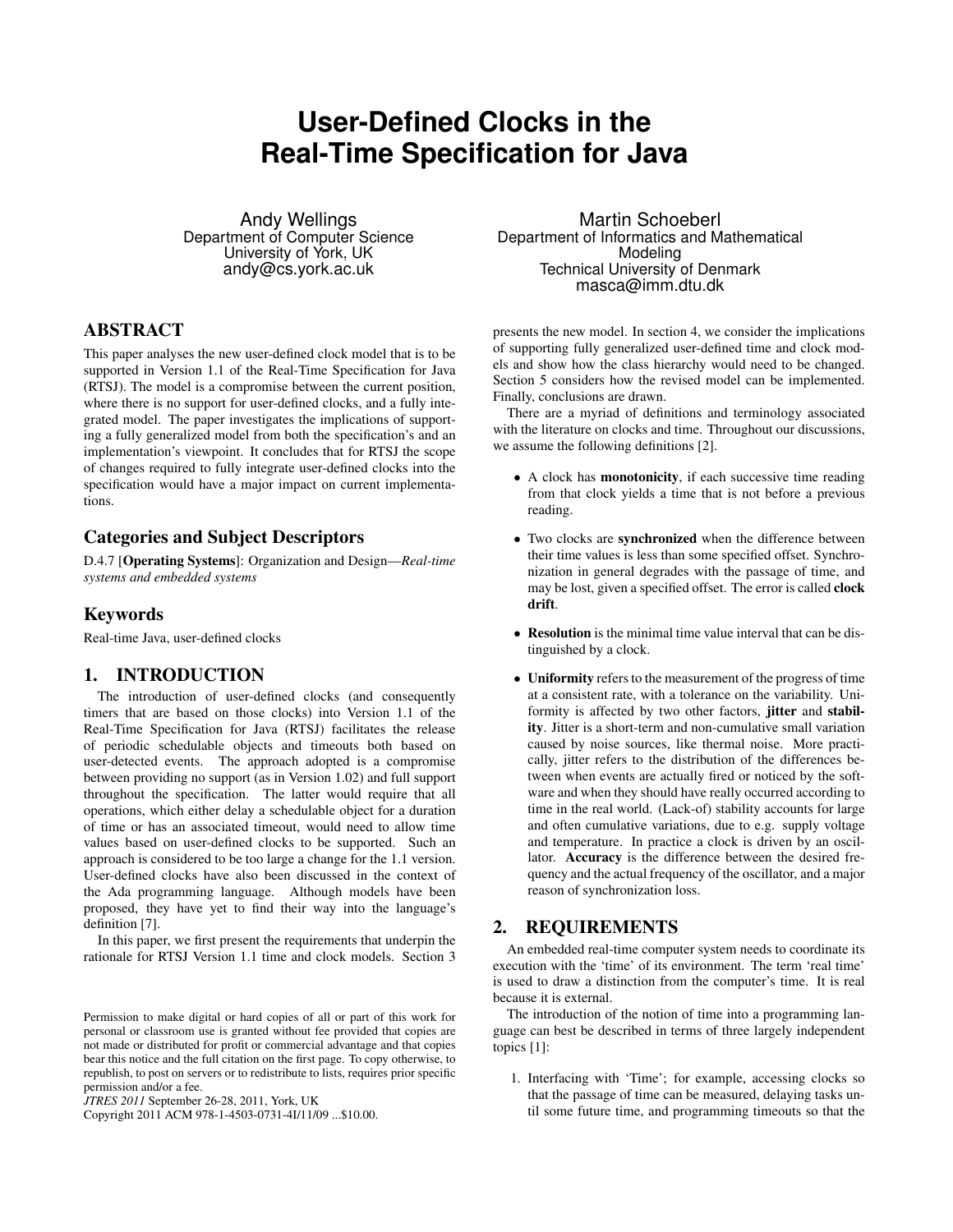non-occurrence of some event can be recognized and dealt with.

- 2. Representing timing requirements; for example, specifying rates of execution and deadlines.
- 3. Satisfying timing requirements; for example through realtime scheduling techniques.

A language can also support other forms of 'time', not just the intuitive notion of calendar (or wall clock) time. For example, simulation time, execution time, monotonic time (time that has the monotonicity property given in Section 1) [\[3\]](#page-7-3). Hence, depending on the notion of time being used there is a different basis for that time – this can be called the time base. For every time base there is an associated clock. The value of the time read from the clock is some transformation from its associated time base. Time values read from clocks should ideally be of an opaque type.

There are three main issues that are of interest.

• The definition of a "time base". The key issue is to be able to differentiate between time bases that can be used to support active and passive clocks. An active clock allows the association of software timers and hence time values supported by such a clock can also be used to support Java's *sleep* and timed *wait* statements, along with the RTSJ's explicit and implicit use of timers to support the ReleaseParameter class hierarchy. The underlying time base for an active clock can be as simple as a hardware timer chip.

A passive clock simply allows the current time to be read. It does not support timers, and time values supported by such a clock cannot be used to trigger events. An example of an underlying time base for such a clock is a CPU cycle counter or one that takes time from a GPS signal.

• The relation between the absolute and relative time supported by a clock and "real time". The key issue here is whether the epoch of a clock can be (directly) determined in relation to wall clock time. If it can, then does this imply that all time values from a clock can be mapped to time values from wall clock time? They are synchronized in some way. Also whether expressing duration in milliseconds and nanoseconds is appropriate for all clocks. For example, consider a time base that is provided by the rotation of a crankshaft. The full or partial rotation of which represents the tick of the associated clock. This will depend on the speed of rotation and therefore absolute time values will not have a direct correlation with wall clock time and milliseconds and nanoseconds is not a relevant measure of relative time. More practical would be that a tick represents a fraction of the rotation. Such a clock would be monotonic but not have uniform progress.

### <span id="page-1-0"></span>3. THE RTSJ VERSION 1.1 MODEL

Version 1.1 of the RTSJ provides some support for user-defined passive and active clocks, all of which can act as the base clock in its HighResolutionTime class hierarchy. However, HighResolutionTime instances that use clocks, other than the real-time clock, are not valid for any purpose that involves sleeping (e.g., Thread.sleep(long millis) method) or waiting (e.g., Object.wait(long timeout)), including the members of the RealtimeThread.waitForNextPeriod() family. They may, however, be used in the fire times and the periods of OneShotTimer and PeriodicTimer. There are two reasons for this compromise. The first is due to the difficulty of linking user-defined clocks to mechanisms that might be implemented by the underlying operating systems. For example, the timed Object.wait method might be implemented by mutexes and condition variables supported by a POSIX-compliant operating system. Allowing the timeout to be based on a user-defined clock would significantly complicate the VM's internal structure. The second reason, is the more pragmatic reason of limiting the impact of any changes on the rest of the specification. For example, any part of the specification that takes a high resolution time type would need to be updated.

Figure [1](#page-2-0) shows the main clock and time related classes in the RTSJ Version 1.1. The main new components are additional methods in the clock class and the introduction of a ClockCallBack interface. The approach is based on the premise that a user-defined clock should only be responsible for providing the current time and signalling when a single absolute time has been reached. Any queue management associated with timer functions should be supported by the JVM.

Hence, the following new instance methods have been added:

- drivesEvents returns true if the current clock is an active clock and can be used to signal events.
- registerCallBack(AbsoluteTime, ClockCallBack) – called by the JVM to request a call back when the absolute time has been reached.
- resetTargetTime(AbsoluteTime) reset the time for the last callback. Returns null if "now" is passed the time to be set.

The ClockCallBack interface contains two methods

- atTime(Clock) called by the user-defined clock when the last set absolute time has been reached.
- discontinuity(Clock, AbsoluteTime) called by the user-defined clock if the clock has experienced a discontinuity. This is for the case where the clock is not monotonic. A discontinuity might occur, for example with the calendar clock when it is adjusted for daylight savings time.

The sequence diagram in Figure [2](#page-3-1) illustrates how a user-defined clock is used by the application and the JVM. The main flows are described below.

- 1. The application creates an instance of its user-defined clock.
- 2. The application creates a new absolute time value based on the created clock.
- 3. The application creates an asynchronous event handler
- 4. The application creates a one shot timer that should release the handler at the specified absolute time.
- 5. The RTSJ infrastructure creates an internal object to handle the clock callback.
- 6. The RTSJ infrastructure calls the user-defined clock to register the callback for the specified absolute time (assuming no callbacks already registered).
- 7. When the user-defined clock recognizes that the specified absolute time has arrived it makes the callback to indicate that the time has arrived.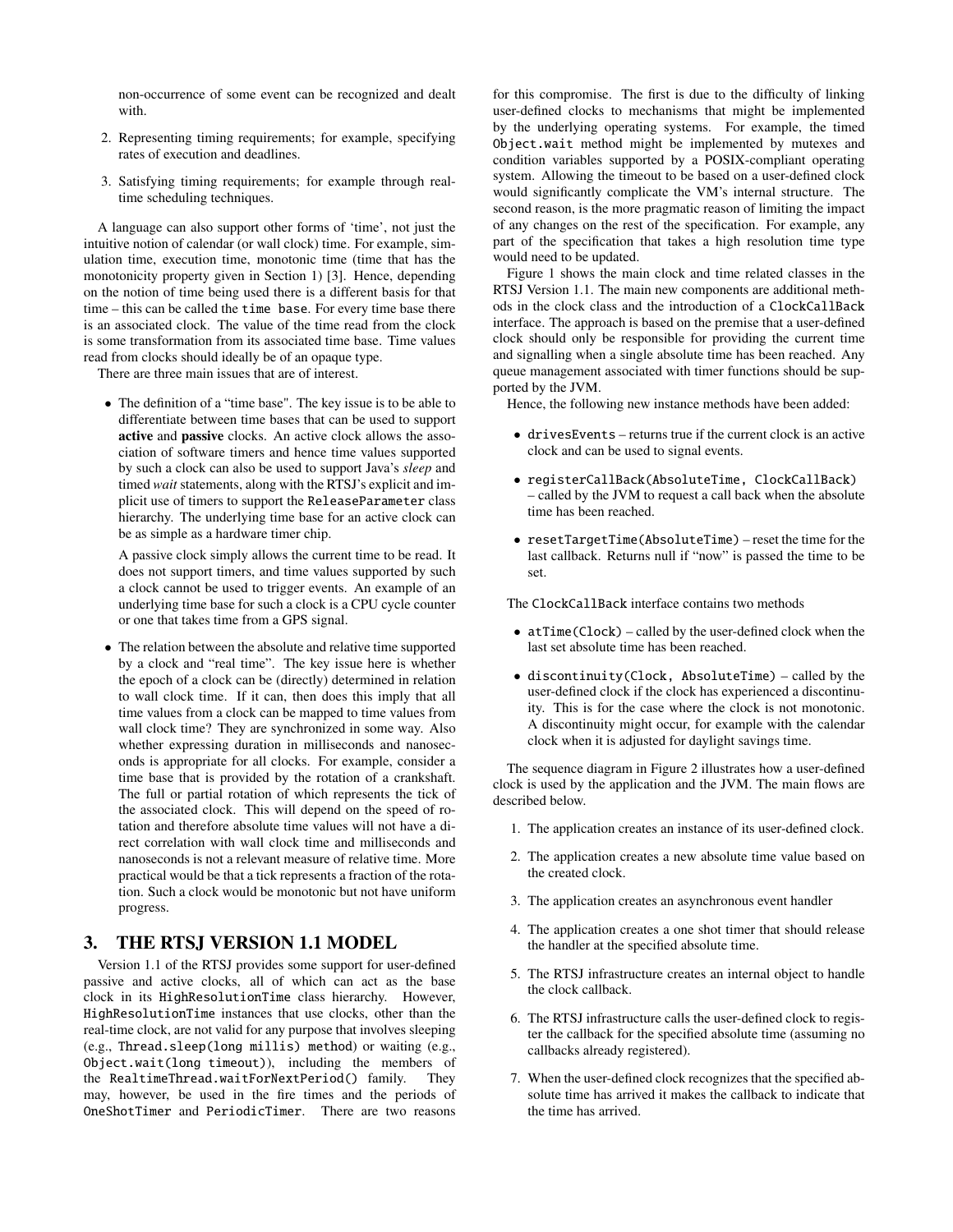

#### «interface» javax.realtime::ClockCallBack

atTime(clock:Clock) discontinuity(clock:Clock, updatedTime:AbsoluteTime)

| iavax.realtime::Clock                                     |
|-----------------------------------------------------------|
| +getRealtimeClock():Clock                                 |
| +getTime():AbsoluteTime                                   |
| +getTime(dest:AbsoluteTime):AbsoluteTime                  |
| +getResolution():RelativeTime                             |
| +getResolution(dest:RelativeTime):RelativeTime            |
| +drivesEvents():Boolean                                   |
| +getEpochOffset():RelativeTime                            |
| +registerCallBack(time:AbsoluteTime, event:ClockCallBack) |
| +resetTargetTime(time:AbsoluteTime):boolean               |
|                                                           |
| «constructors»                                            |
| +Clock()                                                  |

#### Figure 1: RTSJ Version 1.1 Clock and Time Classes

- <span id="page-2-0"></span>8. The RTSJ infrastructure then calls infrastructure code to fire the one shot timer.
- 10. The handler eventually runs and the handleAsyncEvent method is called.
- 9. The one shot timer then calls RTSJ infrastructure code to inform the scheduler to release the application event handler.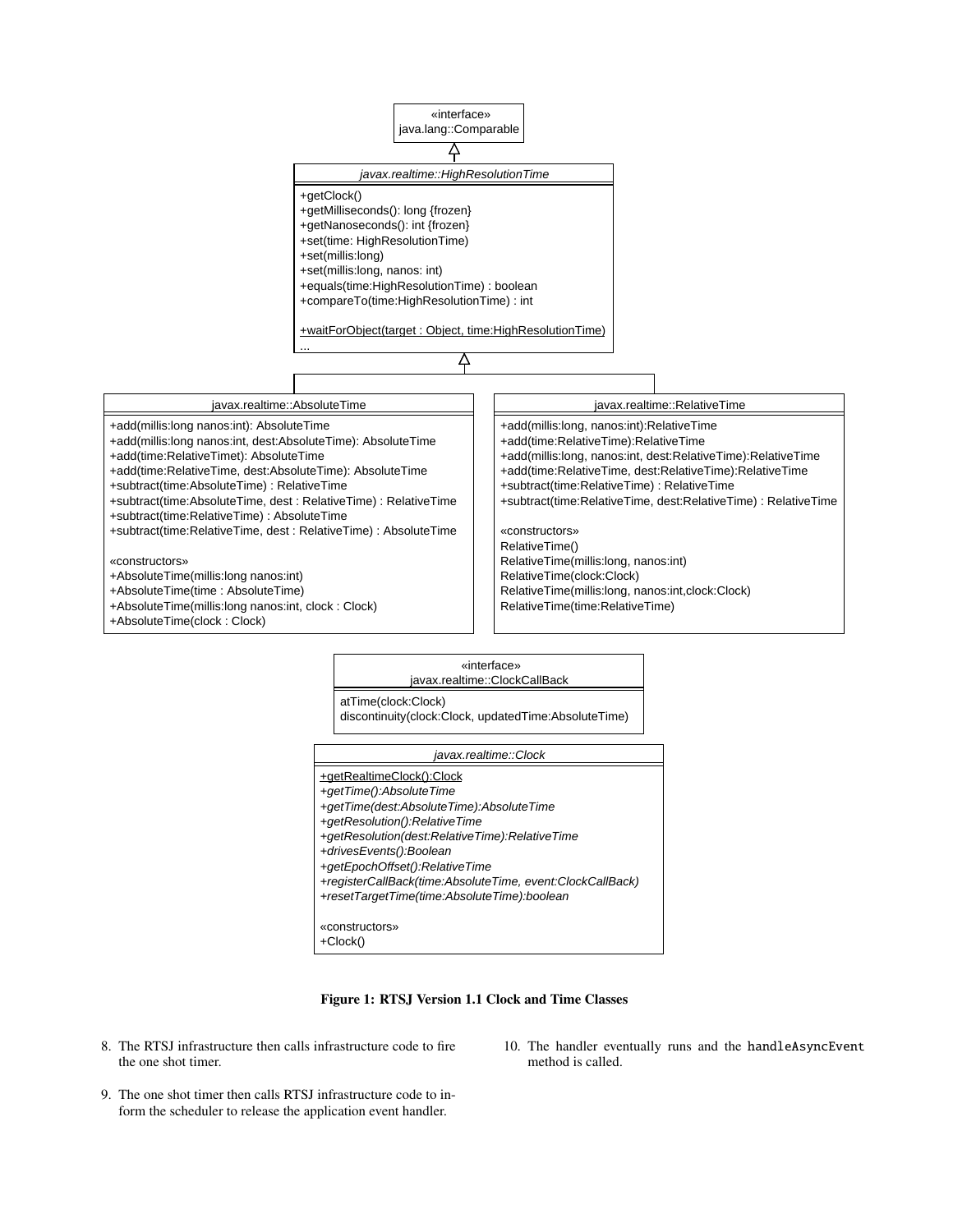

Figure 2: Callbacks

## <span id="page-3-1"></span><span id="page-3-0"></span>4. EXTENDING THE MODEL

This section considers how the RTSJ user-defined clock mechanisms can be generalized and evaluates the consequences of that generalization.

#### 4.1 Rationale

One of the constraints of the current RTSJ model is that the components of all time values are considered to be milliseconds and nanoseconds. Most notions of time deal in the notion of seconds; for example, calendar time, monotonic time, simulation time, execution time. Even absolute time values are usually stored as relative time values (i.e. milli and nano seconds) passed an epoch. In Section [2,](#page-0-0) we gave an example of a time base that was based on the rotation of a crankshaft. This clearly cannot be represented as a milliseconds and nanosecond component. Philosophically, any attribute can be used as a time base as long as it has the necessary useful properties. The main property is that the attribute changes its value, and these changes can be detected. This is the role of a clock: to measure the passage of "time". For example, atomic time is currently measured by a clock which counts the vibration of cesium atoms in response to being exposed to microwaves; counting the corresponding cycles is a measure of time. A single oscillation can be considered as a tick of the clock. It is important to distinguish between the physical device that is used to measure the passage of time (hardware clock) and the software clock that keeps track of how much time has passed since the clock's epoch. The hardware clock might have some internal counter that might keep track of a number of "ticks" and this may overflow. The software clock can set an arbitrary epoch and be specified to have whatever range is deemed appropriate. For the real-time clock, a long milliseconds and int nano seconds components with an epoch of the first of January 1970 is considered to provide a significant enough range of values for clock overflows to be safely ignored. Where the software clock does not intervene with the reading provided by the hardware clock (as perhaps in a passive clock based on a hardware counter), then clock overflow may again become an issue.

From an engineering viewpoint, it may be appropriate to consider a physical attribute as a source of a user-defined time base if we want to:

- 1. release an asynchronous event handler (ASEH) from a timer associated with the time base;
- 2. release real-time threads from a timer associated with the time base;
- 3. associate the deadline of some computation with a number of times the physical attribute of the system changes;
- 4. use the change in the physical attribute as a "timeout" on waiting for another event to occur: e.g. entering into a scope memory area (joinAndEnter), a timed Object.wait;
- 5. use it for a minimum inter-arrival "time"; that is, the minimal inter-arrival time of another event should be related to the change in the physical attribute;
- 6. delay a computation until a certain number of changes have occurred;
- 7. use "time" values to obtain partial ordering between other events.

Of course, most of the above can be achieved by using the "clock" as a device, and associating asynchronous events with the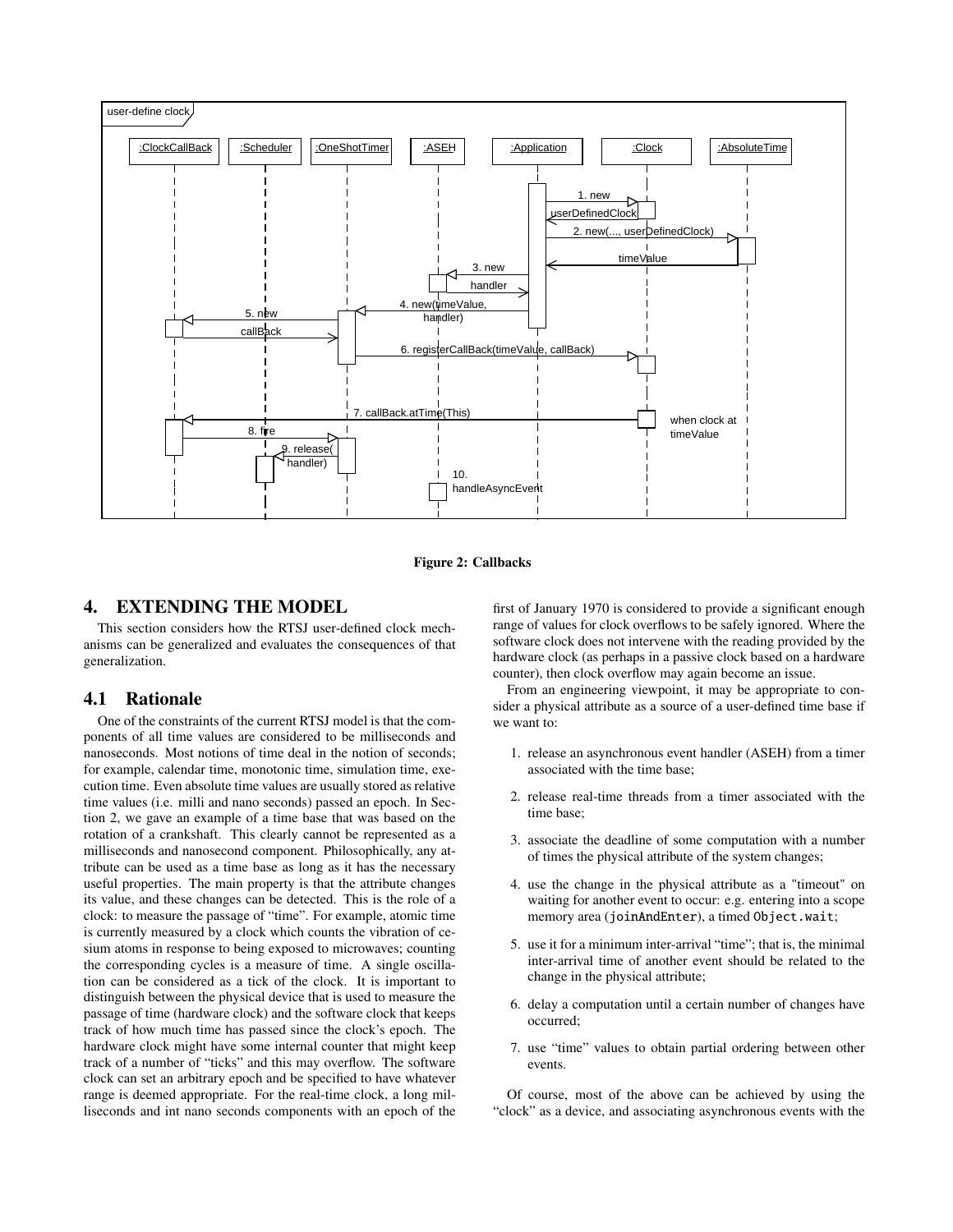

#### Figure 3: Revised RTSJ Clock and Time Classes with a User-Defined Time Base

<span id="page-4-1"></span>changes detected by the devices, and then using an event-based programming model rather than a time-based programming model. For example, considering above points:

- 1. the program can use the asynchronous event directly;
- 2. the program can use the release and waitForNextRelease mechanisms available in version 1.1 of the RTSJ;
- 3. in theory, the program can set a handler to go off when the "time" has expired and interrupt the thread; in practice this will not be well integrated with the semantics of <code>waitForNextPeriod</code> and <code>waitForNextRelease $^{\rm l}$ ;</code>
- 4. the program can achieve this using Thread.interrupt and Thread.holdsLock(Object) – assuming the device knows the associate object on which the thread is blocked (this might not be the case, for example, with joinAndEnter);
- 5. it is difficult to see how this can be achieved without the integration into the time facilities of the RTSJ
- 6. the programmer can achieve this using the Object wait and notify facilities in conjunction with the device;

<span id="page-4-0"></span><sup>&</sup>lt;sup>1</sup>The RTSJ has supports a cost enforcement model where a schedulable object cannot consume more that a given execution time per

release. For periodic releases, the budget must be increased at each release event even though a previous release may not have completed. Integrating this mechanism with user-defined clocks would require an interface to be created which would allow the application to indicate a new cost monitoring period has started.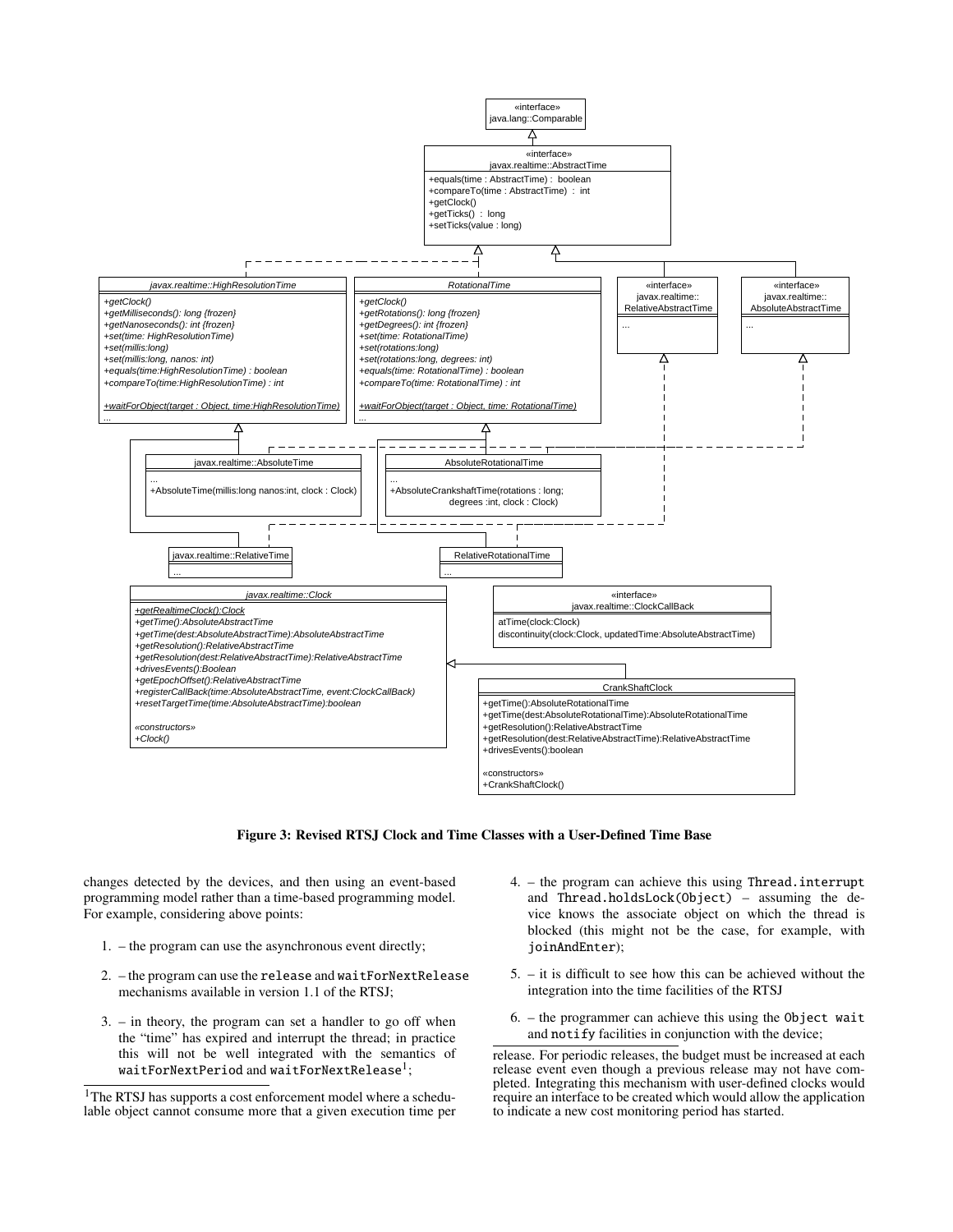7. – this can be achieved by reading the "clock" associated with the "time" base.

For the above discussion, it is apparent that there are some advantages to being able to view a variety of attributes as a time base, particularly as it allows greater integration with the RTSJ mechanisms.

A limitation of the RTSJ Version 1.1 facilities is that it only allows user-defined clocks to be used as the basis for explicit timers. Hence, it is not possible, for example, to release a periodic realtime thread from a user-defined clock – even when the time-base associated with that clock is based on milliseconds and nanoseconds.

In the remainder of this section, we explore the implications of a fully general model. In particular, we present a revised class hierarchy for the clocks and time. This is followed, in section [5](#page-6-0) with a report of our initial experiences with implementing aspects of the new model.

## <span id="page-5-0"></span>4.2 The Revised Class Hierarchy

The main challenge in modifying the RTSJ Version 1.1 time and clock APIs comes from the requirement to have a root abstract time which is not tied to representing milliseconds and nanoseconds. Introducing this as an abstract class would not allow a uniform notion of relative and absolute type to be specified. For this reason, the proposed revised API (shown in Figure [3\)](#page-4-1) uses interfaces. This allows the following simple replacement for time values throughout the RTSJ.

```
HighResolutionTime -> AbstractTime
RelativeTime -> RelativeAbstractTime
AbsoluteTime -> AbsoluteAbstractTime
```
These changes are required as currently the root RTSJ types assume milliseconds and nanosecond components. They would be backward compatible with the current version of the RTSJ, assuming that the names AbstractTime, RelativeAbstractTime and AbsoluteAbstractTime are not used in an implementation's support for the current model. There is precedence for this type of change in the RTSJ. For example, the memory classes have been refactored along similar lines to allow the introduction of pinned memory areas.

Figure [3](#page-4-1) also includes a user-defined time type and its associated clock that are based on RotationalTime. This time base is supported by the crankshaft's rotation discussed in Section [2.](#page-0-0)

The following Java code illustrates the application implementation of the user-defined clock for rotational time. First, the extended clock class is illustrated. This is a tick-driven clock.

```
import javax.realtime.*;
public class CrankshaftClock extends Clock {
  public CrankshaftClock () {
    super();
 }
 public void tick () {
    now++:if(new == nextTime) { check.atTime(this); }}
  @Override
  public AbsoluteAbstractTime getTime(
           AbsoluteAbstractTime dest) {
    if(dest != null) {
      dest.setTicks (1);
      return dest;
```

```
} else return new AbsoluteRotationalTime (now );
  }
  @Override
  public RelativeAbstractTime getResolution (
           RelativeAbstractTime dest) {
    if(dest != null) {
      dest.setTicks (1);
      return dest;
    } else return new RelativeRotationalTime (1);
  }
  @Override
  protected boolean drivesEvents () {
    return true;
  }
  @Override
  protected void registerCallBack (
                AbsoluteAbstractTime time ,
                ClockCallBack clockEvent) {
    cback = clockEvent ;
    nextTime = time.getTicks();
  }
  @Override
  protected boolean resetTargetTime (
             AbsoluteAbstractTime time) {
    if (now > time.getTicks()) {
      nextTime = time.getTicks ();
      return true;
    }
    return false;
  }
  ...
 private long now = 0;
 private long nextTime = 0;
  private ClockCallBack cback;
 private AbstractRelativeTime resolution =
          new RelativeRotationalTime (1);
}
```
Now it is necessary for the crankshaft interrupt to call the tick method in the clock. Here, we assume that RTSJ Version 1.1 suports first-level interrupts using an InterruptServiceRoutine class. The name passed to the constructor allows the interrupt to be identified. When the interrupt occurs the handle method is called.

```
public class CrankshaftInterruptHandler
       extends InterruptServiceRoutine {
  private CrankshaftClock clock;
  public CrankshaftInterruptHandler (String name ,
         CrankshaftClock clock) {
    this.clock = clock;
  }
  @Override
  protected synchronized void handle () {
    // interrupt handling code here
    clock.tick ();
 }
}
```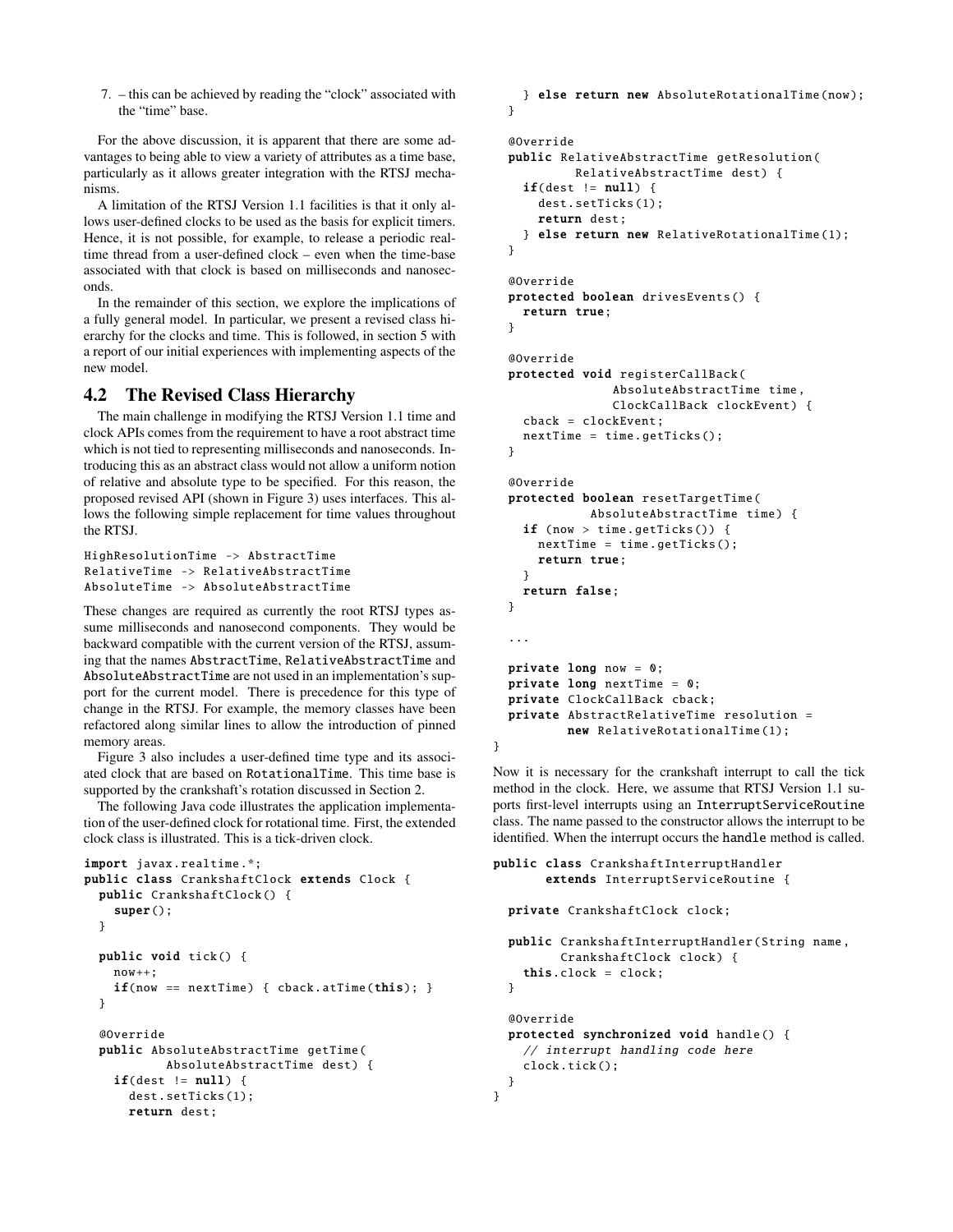## <span id="page-6-0"></span>5. IMPLEMENTATION OF THE MODEL ON JOP

To verify that the proposed API for user-defined clocks is sound, we have implemented a prototype on the Java processor JOP [\[5\]](#page-7-4). We have chosen JOP, as it is relatively simple to add a hardware device for an additional time base and associate an interrupt with it. Interrupt handlers and the scheduler, which is just the interrupt handler of the default clock, are written in Java and no operating system is in the way.

The runtime system of JOP does not contain a full RTSJ implementation. Instead it targets the upcoming safety-critical Java specification (SCJ) [\[4\]](#page-7-5). As SCJ will include the user-defined clocks, this runtime system is a valid platform for experiments. We have refactored the RTSJ 1.1 clock and time classes to the extended model as shown in Figure [3.](#page-4-1)

JOP contains two counters: one that ticks at 1 MHz and one that ticks with the clock frequency. The first counter can be programmed to drive an interrupt and is used for the scheduler. The default clock, as returned by Clock.getRealtimeClock(), is based on the 1 MHz counter. Therefore, this is an active clock. That clock is used for scheduling for the periodic real-time threads. The second counter represents CPU clock cycles and is a passive clock. In the following examples we assume that the CPU clock ticks at 100 MHz, a common operating frequency of JOP in low-cost FP-GAs.

## 5.1 A Passive Clock

For the passive clock example we use the clock cycle counter on JOP. First it is represent with the RTSJ 1.1 model, where the time needs to be mapped to AbsoluteTime. Second the clock cycle counter is represented by a user-defined clock from the extended model. In this case the time is also represented by a user-defined type.

#### *5.1.1 The RTSJ Version 1.1*

As a first experiment we implemented a passive clock based on the RTSJ version 1.1 model. The following code snippet shows the the core of the implementation.

```
SysDevice sys =
  IOFactory . getFactory (). getSysDevice ();
public PassiveClock () {
}
public AbsoluteTime getTime( AbsoluteTime dest) {
  int val = sys.cntInt;
  dest.set(val/100000, val%100000);
  return dest;
}
```
On JOP I/O devices are mapped to so-called *hardware objects* [\[6\]](#page-7-6). Hardware objects are created by the runtime system and field read and writes are directed to I/O port read and writes. In the example, a hardware object represents the system device, which contains, besides other system services, the CPU cycle counter. The counter value is read by reading field cntInt from that object.

As it can be seen, the implementation of a passive user-defined clock for the RTSJ Version 1.1 model is trivial. However, practically we observe two issues with this model: the CPU clock cycle counter in JOP is a 32-bit counter and conversion to the standard RTSJ time format is expensive.

A 32-bit counter clocked at 100 MHz will overflow after around 43 seconds. It can still be used to measure time differences up to 21

seconds. However, this behavior cannot be specified with the current Clock class. A passive clock has no option to detect the overflow and provide correcting actions. This can only be performed by an active clock.<sup>[2](#page-6-1)</sup>

The second issue is more subtle. Conversion between a tick number representing ticks at 10 ns and the RTSJ time format needs one division and one reminder operation. Furthermore, these operations have to be performed on long values. Division is often expensive on an embedded processor, and even with hardware support for division, the operation on a long data type will be expensive on a 32-bit processor.

#### *5.1.2 The Extended Model*

A more flexible, and more efficient, representation of a CPU clock cycle counter is possible with the extended model. To represent clock ticks we define two user-defined time types: AbsoluteUserTick, which implements AbsoluteAbstractTime and RelativeUserTick, which implements RelativeAbstract-Time. The following Java code shows a few methods of the passive user defined clock with user-defined types.

```
public PassiveExtendedClock () {
}
public RelativeAbstractTime getResolution () {
  return new RelativeUserTick (1, this);
}
public AbsoluteAbstractTime getTime () {
  int val = sys.cntInt;
  return new AbsoluteUserTick (val , this);
}
public AbsoluteAbstractTime
  getTime( AbsoluteAbstractTime dest) {
  int val = sys.cntInt;
  dest.setTicks(val);
  return dest;
}
public long getMaxValue () {
  return 0xffffffff;
}
```
The resolution of this clock is individual ticks, represented by RelativeUserTick. The actual time is reported as AbsoluteUserTick. Note that in this case we need no (expensive) conversion to a different time type. To indicate that this clock represents a 32-bit counter, the method getMaxValue() was added to this clock. It might be useful to add this method to the base class Clock.

## 5.2 An Active Clock

An active clock can be used to drive scheduling events for periodic threads that base their period on that clock. We implemented the crankshaft clock, which is driven by a simulation of a motor. The simulation generates interrupts and an interrupt handler in Java triggers the tick of the clock (as shown in the code in Section [4.2\)](#page-5-0). A periodic thread uses the crankshaft clock for the period and start time. The scheduling events of this thread are driven by the active user-defined clock.

<span id="page-6-1"></span><sup>2</sup>Another option is to use a periodic thread that performs overflow corrections. In that case we do not consider the clock strictly passive.